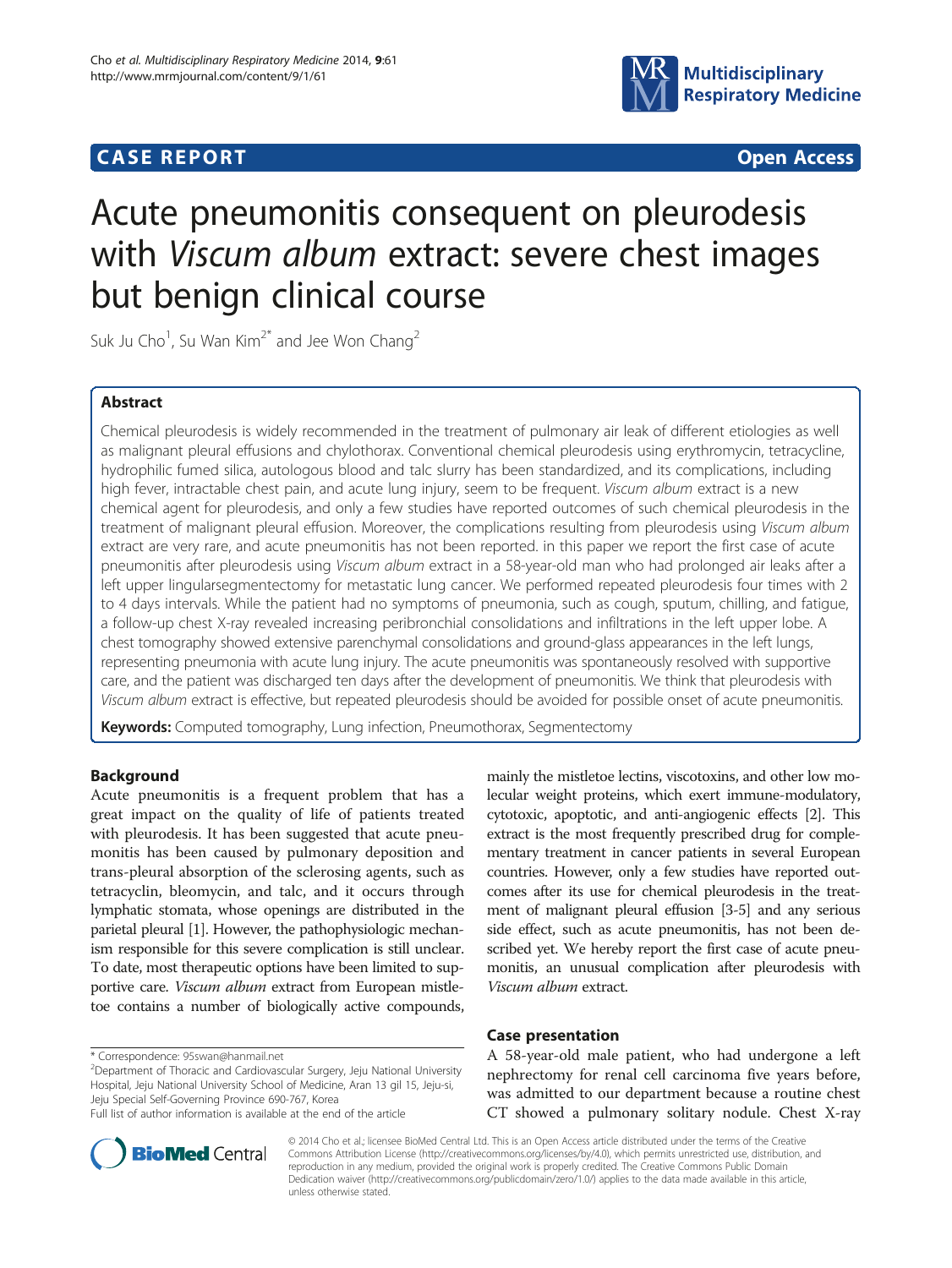and CT revealed a well-circumscribed mass in the left middle lung field that was suspicious for metastatic lung cancer (Figure 1A,B). We performed a lingular segmentectomy through a thoracotomy. The patient had an incomplete fissure between the upper and lower lobes, and we used two auto-stapling devices to separate the fissure. We inserted two chest tube drainages and then closed the thoracotomy. The post-operative course was complicated by persistent air leakage resulting in collapse of the left lung, as shown in Figure 1C. While we added a chest tube four days after the operation and kept drainage with negative pressure, the lungs could not be fully expanded (Figure 1D).

We underwent a chemical pleurodesis using an extract of Viscum album (European mistletoe) (ABNOBA viscum F®, ABNOBA Heilmittel GmbH, Pforzheim, Germany) six days after the operation. We mixed five ampoules of ABNOBA viscum  $F<sup>®</sup>$  (100 mg) and 200 ml normal saline, and injected them through the chest tube. We repeated the pleurodesis eight days and twelve days after the operation with the same method. Then we removed one chest tube because of decreasing amount of air leakage. The fourth pleurodesis was performed sixteen days after the operation. Unfortunately, a follow- up chest X-ray showed increasing extents of peribronchial consolidations and infiltrations in the left upper lung (Figure [2](#page-2-0)A). A chest CT revealed extensive parenchymal consolidations in the whole left lung, air-fluid levels within the emphysematous bullae, and multiple reactive mediastinal lymph nodes; all of these findings indicated a suspicious of pneumonia (Figure [2B](#page-2-0),C, and D).

On the other hand, the patient had no subjective symptoms, such as febrile sense, dyspnea, cough, and sputum. An arterial blood gas analysis revealed a pH of 7.39, a PaCO<sub>2</sub> of 39.7 mmHg, a PaO<sub>2</sub> of 87 mmHg, and oxygen saturation of 93.1% on nasal prong oxygen 2 L/min. A white blood cell count was  $17,200$  /uL with 78.6 % of segmented neutrophil. C-reactive protein was 30.5 mg/dl, and procalcitonin level was 2.94 mg/dL. Blood chemistry showed serum creatinine of 1.6 mg/dL, potassium of 5.7 mmol/L, serum albumin of 2.9 mg/dL, and alanine transaminase of 16 IU/L. We performed a supportive care including oxygen inhalation, mucolytics, diuretics, and empirical antibiotics (moxifloxacin). Five days after the supportive care, a follow- up chest X-ray showed markedly decreased pulmonary infiltrations, and the remaining chest tube was removed (Figure [3A](#page-2-0)). The patient was fully recovered from the acute pneumonitis with normalized laboratory findings and oxygen saturation of 98% at room air. The patient was discharged twenty-six days after the segmentectomy and followed-up for four months without any respiratory symptoms (Figure [3](#page-2-0)B).

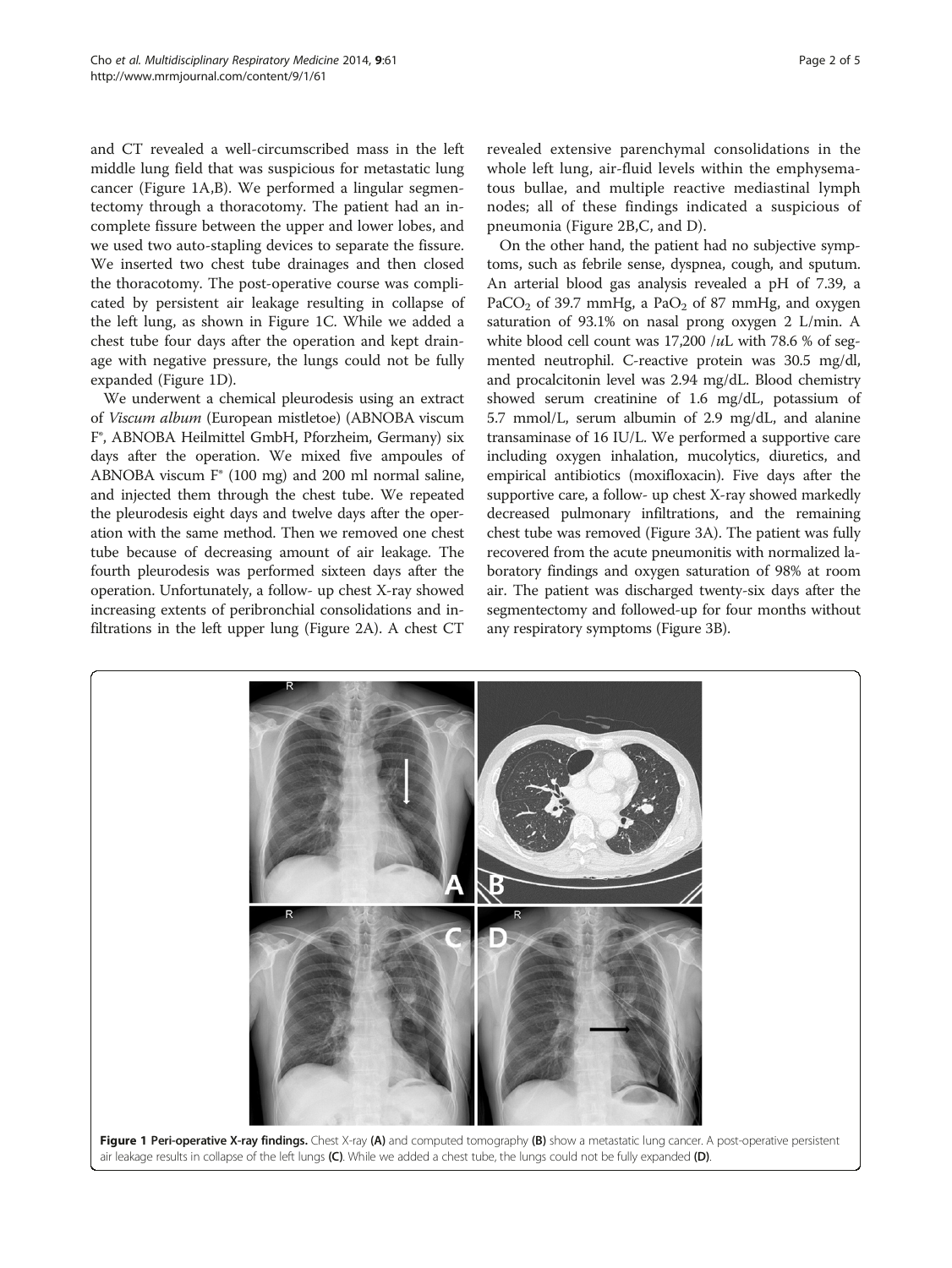<span id="page-2-0"></span>

# **Discussion**

Prolonged air leak is one of the most common postoperative complications encountered after thoracic surgery that involves that involves mobilization or pulmonary resection. It is an important complication that results in an increased hospital stay for prolonged chest tube drainage and is associated with other post-operative complications, such as thoracic pain, pneumonia and respiratory distress [\[6,7](#page-4-0)]. Rena et al. suggested that a routine use of surgical staplers, even buttressed by synthetic or organic strips, does not result in an adequate air sealing in most

patients undergoing pulmonary lobectomy [\[8\]](#page-4-0). When an air leak persists after pulmonary lobectomy, a bronchoscopy is generally recommended to rule out bronchopleural fistula. A significant broncho-pleural fistula should be corrected by surgical intervention, including re-closure of bronchial stump and reinforcement with surrounding pericardium, muscle, or soft tissue. We performed bronchoscopy two days after segmentectomy for prolonged air leakage. There was no evidence of broncho-pleural fistula. However, lots of blood-tingled secretions in the bronchial stump and inflammatory changes were observed. After

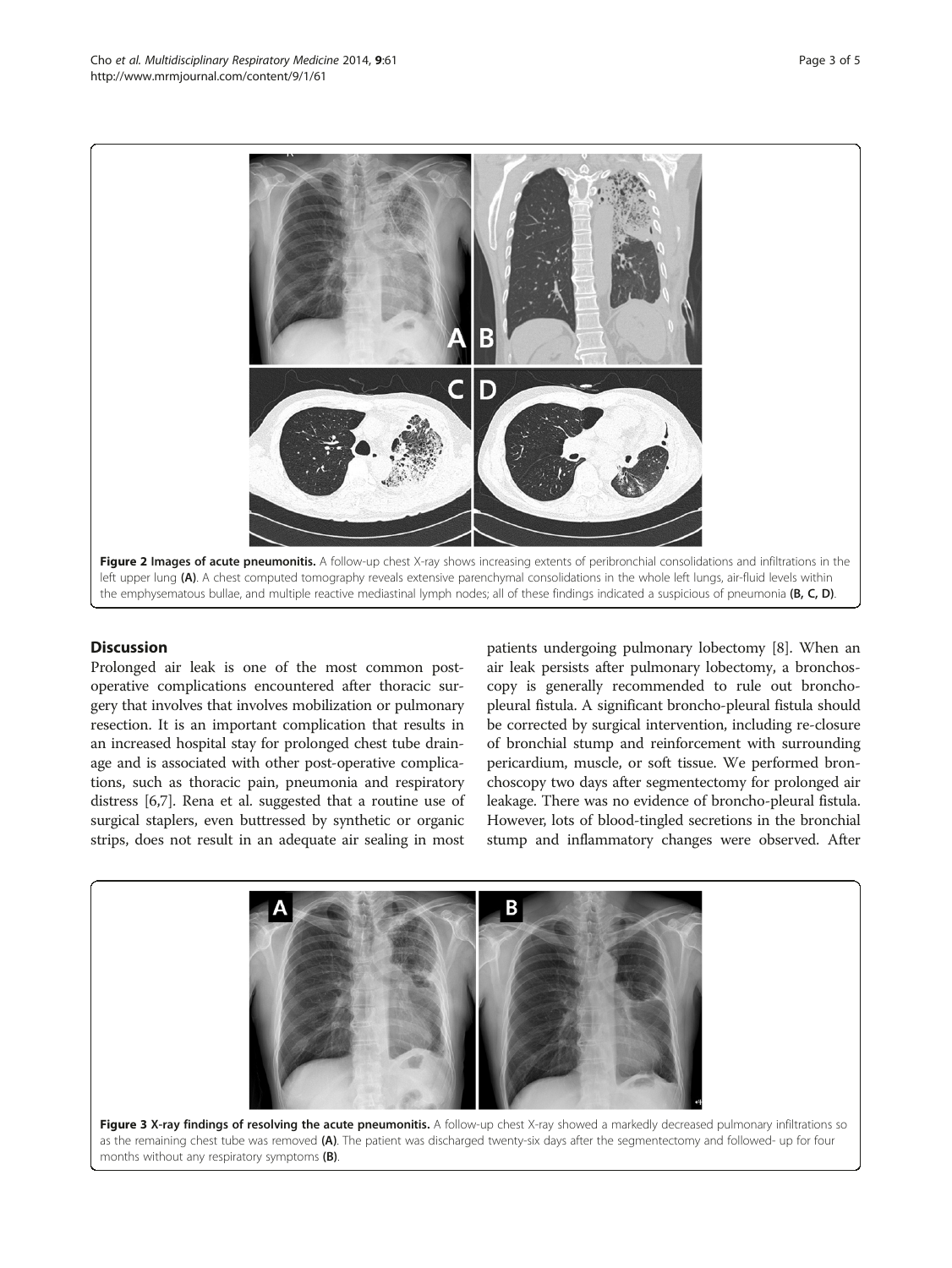<span id="page-3-0"></span>removing the secretions, the left lower lobe appeared to be slightly re-expanded. The left lung was re-collapsed the next day. Although we added a chest tube four days after the operation and kept drainage with negative pressure, the left lung could not be fully expanded. Therefore, we decided to perform chemical pleurodesis.

Chemical pleurodesis is widely recommended in the treatment of pulmonary air leak of different etiologies as well as malignant pleural effusions and chylothorax [[7,9](#page-4-0)-[11](#page-4-0)]. Instillation of a sclerosing agent into the pleural space elicits an inflammatory reaction in the pleura that allows for the obliteration of the pleural space and resolution of an air leak or pleural effusion. Numerous sclerotic agents, including erythromycin, tetracycline, hydrophilic fumed silica, autologous blood and talc slurry [\[9,12-14](#page-4-0)] have been used to produce pleural symphysis, and several studies have investigated the efficacy and complications of them. Reported usual minor complications of pleurodesis are high fever, severe pain, tachycardia, and dyspnea. While talc is the most commonly used sclerosing agent and known to be the most effective material, there have been variable reports of its serious complications, such as pulmonary edema, acute pneumonitis, and acute respiratory distress syndrome [\[15-18\]](#page-4-0). For these reasons, several investigations to search for new agents for pleurodesis are ongoing. Byun et al. researched effects of taurolidine and proposed that it is an effective alternative agent for the management of pulmonary air leakage [\[19](#page-4-0)]. Godazandeh et al. and other researchers suggested that povidone-iodine is an effective, inexpensive, safe and feasible agent for chemical pleurodesis in the management of malignant pleural effusion [[20\]](#page-4-0). These new agents seem to need further investigation because there was a report about serious complication of visual loss after pleurodesis using povidone-iodine [\[21](#page-4-0)].

ABNOBA viscum  $F<sup>°</sup>$  is an extract of *Viscum album* (European mistletoe) which grows on trees of the genus Fraxinus. This extract is the most frequently prescribed drug for complementary treatment in cancer patients in several European countries. It is known to stimulate the immune system, improve survival, enhanc equality of life, and decrease the side effects of chemotherapy and radiotherapy [[22,23\]](#page-4-0). However, only few studies have reported outcomes after its use for chemical pleurodesis in the treatment of malignant pleural effusion [3[-5](#page-4-0)] and congenital chylothorax [[24\]](#page-4-0). Furthermore, these studies do not report any serious complications, only slight side effects such as mild febrile sense, scanty burning, and loculated effusion.

In our case, while the images of the acute pneumonitis revealed grave findings that resembled acute respiratory distress syndrome, the patient presented no subjective symptom. The supportive cares, including oxygen inhalation, mucolytics, diuretics, and empirical antibiotics, could

fully recover the patient ten days after the acute pneumonitis. We repeated pleurodesis four times with 2 or 4 days intervals and mixed five ampoules of ABNOBA viscum F® (100 mg) and 200 ml normal saline, and we injected them through the chest tube. The dosage of Viscum album extract was selected based on the dosage for adults with a body weight of 60 Kg. The usual starting dose is 100 mg and it can be increased to 500 mg [3[,5\]](#page-4-0). Because the dosage has a wide range, we suggest that the dosage should not result in an acute pneumonitis. We suppose that the interval of repeated pleurodesis is potentially related to the acute pneumonitis.

### Conclusions

A pleurodesis with *Viscum album* extract, for patients with malignant pleural effusion and prolonged air leakage after lung resection and chylothoraxm, seems to be effective. We propose that, when repeated pleurodesis is mandatory, pleurodesis with Viscum album extract should be performed with careful attention and at sufficient intervals over one week. If an acute pneumonitis occurs, it can be spontaneously and quickly resolved with supportive care. However, there are not enough data in literature to prove the efficacy or to represent complications of the pleurodesis using Viscum album extract. We believe that a treatment strategy for pleurodesis using Viscum album extract can be feasible after further variable and intensified studies.

## Consent

Written informed consent was obtained from the patient for publication of this case report and any accompanying images. A copy of the written consent is available for review by the Editor-in-Chief of this journal.

#### Competing interests

The authors declare that they have no competing interests.

#### Author details

<sup>1</sup>Department of Anesthesiology and Pain Medicine, Jeju National University Hospital, Jeju National University School of Medicine, Jeju, Korea. <sup>2</sup>Department of Thoracic and Cardiovascular Surgery, Jeju National University Hospital, Jeju National University School of Medicine, Aran 13 gil 15, Jeju-si, Jeju Special Self-Governing Province 690-767, Korea.

#### Received: 27 August 2014 Accepted: 17 October 2014 Published: 27 November 2014

#### References

- 1. Montes JF, Ferrer J, Villarino MA, Baeza B, Crespo M, Garcia-Valero J: Influence of talc dose on extrapleural talc dissemination after talc pleurodesis. Am J Respir Crit Care Med 2003, 168:348–355.
- 2. Kienle GS, Kiene H: Review article: influence of Viscum album L (European mistletoe) extracts on quality of life in cancer patients: a systematic review of controlled clinical studies. Integr Canc Ther 2010, 9:142-157.
- 3. Stumpf C, Bussing A: Stimulation of antitumour immunity by intrapleural instillation of a Viscum album L. extract. Anti-Cancer Drugs 1997, 8(Suppl 1):S23–S26.
- 4. Salzer G, Muller H: Topical treatment of malignant pleural effusions with iscador, a mistletoe preparation (author's transl). Praxis Klin Pneumol 1978, 32:721–729.